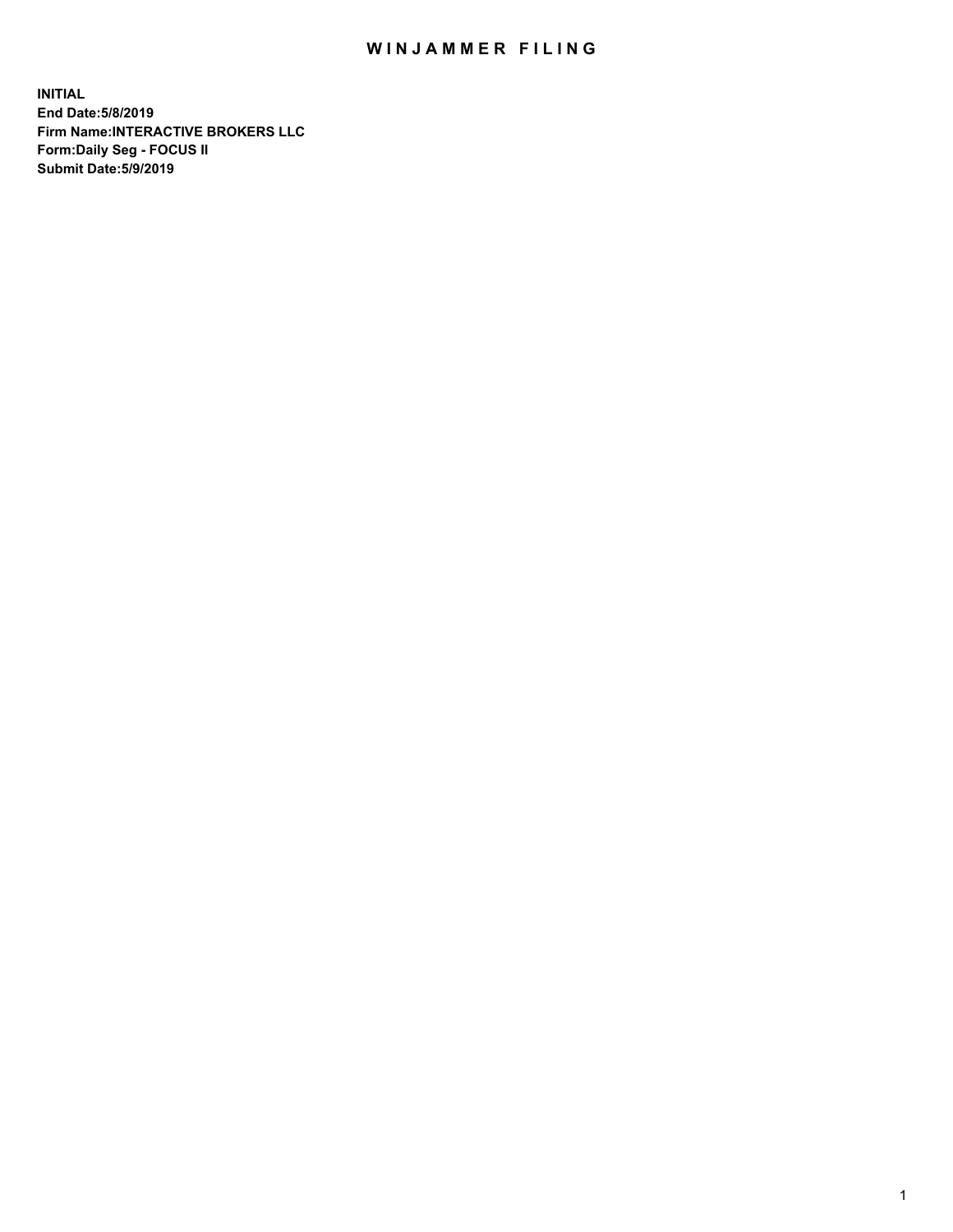**INITIAL End Date:5/8/2019 Firm Name:INTERACTIVE BROKERS LLC Form:Daily Seg - FOCUS II Submit Date:5/9/2019 Daily Segregation - Cover Page**

| Name of Company                                                                                                                                                                                                                                                                                                                | <b>INTERACTIVE BROKERS LLC</b>                                                      |
|--------------------------------------------------------------------------------------------------------------------------------------------------------------------------------------------------------------------------------------------------------------------------------------------------------------------------------|-------------------------------------------------------------------------------------|
| <b>Contact Name</b>                                                                                                                                                                                                                                                                                                            | James Menicucci                                                                     |
| <b>Contact Phone Number</b>                                                                                                                                                                                                                                                                                                    | 203-618-8085                                                                        |
| <b>Contact Email Address</b>                                                                                                                                                                                                                                                                                                   | jmenicucci@interactivebrokers.c<br>om                                               |
| FCM's Customer Segregated Funds Residual Interest Target (choose one):<br>a. Minimum dollar amount: ; or<br>b. Minimum percentage of customer segregated funds required:% ; or<br>c. Dollar amount range between: and; or<br>d. Percentage range of customer segregated funds required between:% and%.                         | $\overline{\mathbf{0}}$<br>$\overline{\mathbf{0}}$<br>155,000,000 245,000,000<br>00 |
| FCM's Customer Secured Amount Funds Residual Interest Target (choose one):<br>a. Minimum dollar amount: ; or<br>b. Minimum percentage of customer secured funds required:% ; or<br>c. Dollar amount range between: and; or<br>d. Percentage range of customer secured funds required between:% and%.                           | $\overline{\mathbf{0}}$<br>$\pmb{0}$<br>80,000,000 120,000,000<br>00                |
| FCM's Cleared Swaps Customer Collateral Residual Interest Target (choose one):<br>a. Minimum dollar amount: ; or<br>b. Minimum percentage of cleared swaps customer collateral required:% ; or<br>c. Dollar amount range between: and; or<br>d. Percentage range of cleared swaps customer collateral required between:% and%. | $\overline{\mathbf{0}}$<br>$\underline{\mathbf{0}}$<br>0 <sub>0</sub><br>00         |

Attach supporting documents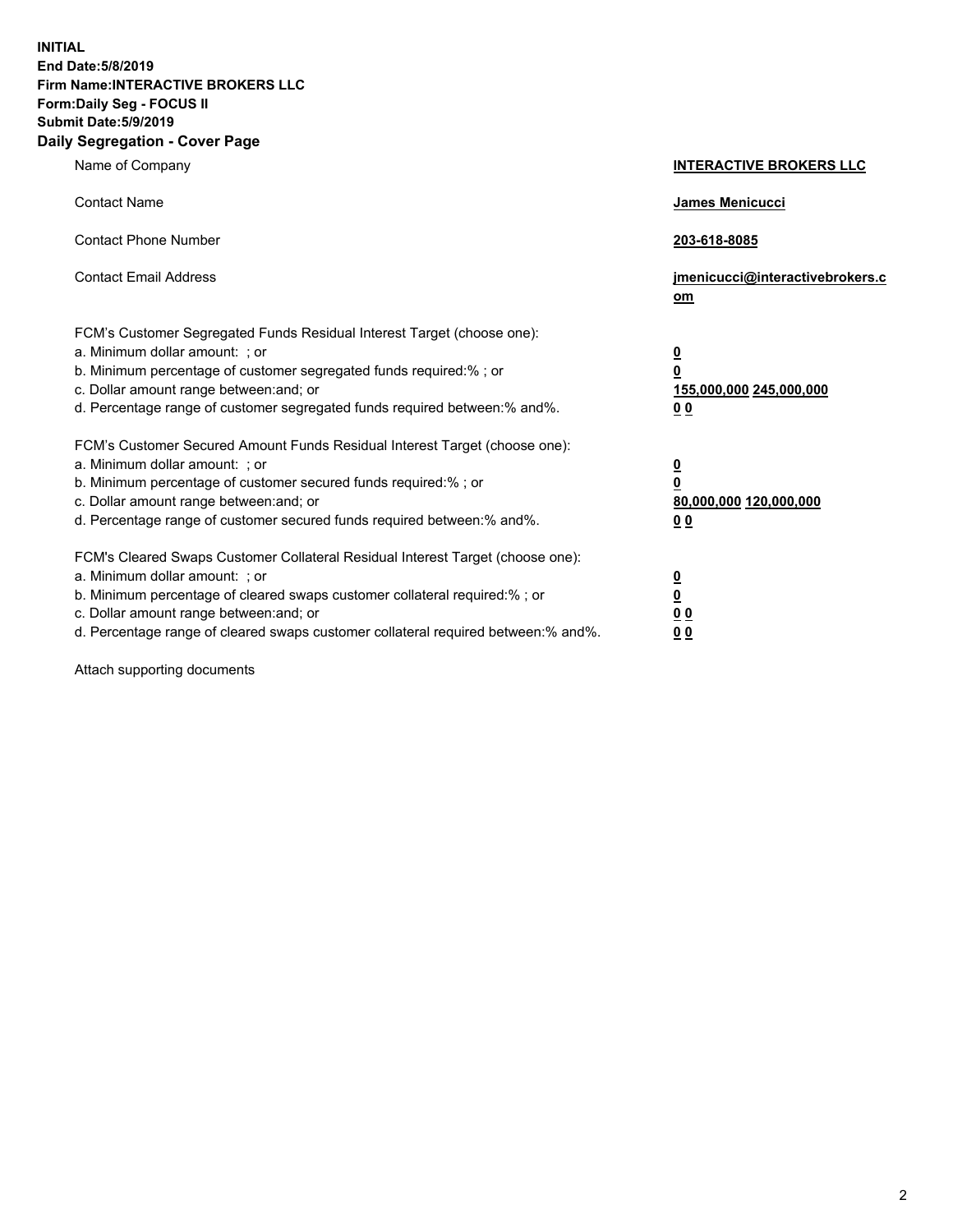## **INITIAL End Date:5/8/2019 Firm Name:INTERACTIVE BROKERS LLC Form:Daily Seg - FOCUS II Submit Date:5/9/2019 Daily Segregation - Secured Amounts**

| Foreign Futures and Foreign Options Secured Amounts                                |                                                                                                                                                                                                                                                                                                                                                                                                                                                                                                                                                                                                                                                                                                                                                                                                                                                                                                                                                                                                                                                                                                                                                                                                                                                                                                                                                                                                                                                                                                                                                                                                                                                                                                                                                                                                                                                                           |
|------------------------------------------------------------------------------------|---------------------------------------------------------------------------------------------------------------------------------------------------------------------------------------------------------------------------------------------------------------------------------------------------------------------------------------------------------------------------------------------------------------------------------------------------------------------------------------------------------------------------------------------------------------------------------------------------------------------------------------------------------------------------------------------------------------------------------------------------------------------------------------------------------------------------------------------------------------------------------------------------------------------------------------------------------------------------------------------------------------------------------------------------------------------------------------------------------------------------------------------------------------------------------------------------------------------------------------------------------------------------------------------------------------------------------------------------------------------------------------------------------------------------------------------------------------------------------------------------------------------------------------------------------------------------------------------------------------------------------------------------------------------------------------------------------------------------------------------------------------------------------------------------------------------------------------------------------------------------|
|                                                                                    | $0$ [7305]                                                                                                                                                                                                                                                                                                                                                                                                                                                                                                                                                                                                                                                                                                                                                                                                                                                                                                                                                                                                                                                                                                                                                                                                                                                                                                                                                                                                                                                                                                                                                                                                                                                                                                                                                                                                                                                                |
|                                                                                    |                                                                                                                                                                                                                                                                                                                                                                                                                                                                                                                                                                                                                                                                                                                                                                                                                                                                                                                                                                                                                                                                                                                                                                                                                                                                                                                                                                                                                                                                                                                                                                                                                                                                                                                                                                                                                                                                           |
|                                                                                    |                                                                                                                                                                                                                                                                                                                                                                                                                                                                                                                                                                                                                                                                                                                                                                                                                                                                                                                                                                                                                                                                                                                                                                                                                                                                                                                                                                                                                                                                                                                                                                                                                                                                                                                                                                                                                                                                           |
|                                                                                    | 433,529,874 [7315]                                                                                                                                                                                                                                                                                                                                                                                                                                                                                                                                                                                                                                                                                                                                                                                                                                                                                                                                                                                                                                                                                                                                                                                                                                                                                                                                                                                                                                                                                                                                                                                                                                                                                                                                                                                                                                                        |
|                                                                                    | $0$ [7317]                                                                                                                                                                                                                                                                                                                                                                                                                                                                                                                                                                                                                                                                                                                                                                                                                                                                                                                                                                                                                                                                                                                                                                                                                                                                                                                                                                                                                                                                                                                                                                                                                                                                                                                                                                                                                                                                |
|                                                                                    | 4,899,150 [7325]                                                                                                                                                                                                                                                                                                                                                                                                                                                                                                                                                                                                                                                                                                                                                                                                                                                                                                                                                                                                                                                                                                                                                                                                                                                                                                                                                                                                                                                                                                                                                                                                                                                                                                                                                                                                                                                          |
|                                                                                    |                                                                                                                                                                                                                                                                                                                                                                                                                                                                                                                                                                                                                                                                                                                                                                                                                                                                                                                                                                                                                                                                                                                                                                                                                                                                                                                                                                                                                                                                                                                                                                                                                                                                                                                                                                                                                                                                           |
|                                                                                    | 57,882 [7335]                                                                                                                                                                                                                                                                                                                                                                                                                                                                                                                                                                                                                                                                                                                                                                                                                                                                                                                                                                                                                                                                                                                                                                                                                                                                                                                                                                                                                                                                                                                                                                                                                                                                                                                                                                                                                                                             |
|                                                                                    | -12,191 <sub>[7337]</sub>                                                                                                                                                                                                                                                                                                                                                                                                                                                                                                                                                                                                                                                                                                                                                                                                                                                                                                                                                                                                                                                                                                                                                                                                                                                                                                                                                                                                                                                                                                                                                                                                                                                                                                                                                                                                                                                 |
|                                                                                    | 438,474,715 [7345]                                                                                                                                                                                                                                                                                                                                                                                                                                                                                                                                                                                                                                                                                                                                                                                                                                                                                                                                                                                                                                                                                                                                                                                                                                                                                                                                                                                                                                                                                                                                                                                                                                                                                                                                                                                                                                                        |
|                                                                                    | <b>13,773</b> [7351]                                                                                                                                                                                                                                                                                                                                                                                                                                                                                                                                                                                                                                                                                                                                                                                                                                                                                                                                                                                                                                                                                                                                                                                                                                                                                                                                                                                                                                                                                                                                                                                                                                                                                                                                                                                                                                                      |
|                                                                                    | 0 [7352] 13,773 [7354]                                                                                                                                                                                                                                                                                                                                                                                                                                                                                                                                                                                                                                                                                                                                                                                                                                                                                                                                                                                                                                                                                                                                                                                                                                                                                                                                                                                                                                                                                                                                                                                                                                                                                                                                                                                                                                                    |
|                                                                                    | 438,488,488 [7355]                                                                                                                                                                                                                                                                                                                                                                                                                                                                                                                                                                                                                                                                                                                                                                                                                                                                                                                                                                                                                                                                                                                                                                                                                                                                                                                                                                                                                                                                                                                                                                                                                                                                                                                                                                                                                                                        |
|                                                                                    |                                                                                                                                                                                                                                                                                                                                                                                                                                                                                                                                                                                                                                                                                                                                                                                                                                                                                                                                                                                                                                                                                                                                                                                                                                                                                                                                                                                                                                                                                                                                                                                                                                                                                                                                                                                                                                                                           |
| 6.                                                                                 | 438,488,488 [7360]                                                                                                                                                                                                                                                                                                                                                                                                                                                                                                                                                                                                                                                                                                                                                                                                                                                                                                                                                                                                                                                                                                                                                                                                                                                                                                                                                                                                                                                                                                                                                                                                                                                                                                                                                                                                                                                        |
| FUNDS DEPOSITED IN SEPARATE REGULATION 30.7 ACCOUNTS                               |                                                                                                                                                                                                                                                                                                                                                                                                                                                                                                                                                                                                                                                                                                                                                                                                                                                                                                                                                                                                                                                                                                                                                                                                                                                                                                                                                                                                                                                                                                                                                                                                                                                                                                                                                                                                                                                                           |
| Cash in banks                                                                      |                                                                                                                                                                                                                                                                                                                                                                                                                                                                                                                                                                                                                                                                                                                                                                                                                                                                                                                                                                                                                                                                                                                                                                                                                                                                                                                                                                                                                                                                                                                                                                                                                                                                                                                                                                                                                                                                           |
| A. Banks located in the United States                                              | 69,011,387 [7500]                                                                                                                                                                                                                                                                                                                                                                                                                                                                                                                                                                                                                                                                                                                                                                                                                                                                                                                                                                                                                                                                                                                                                                                                                                                                                                                                                                                                                                                                                                                                                                                                                                                                                                                                                                                                                                                         |
| B. Other banks qualified under Regulation 30.7                                     | 0 [7520] 69,011,387 [7530]                                                                                                                                                                                                                                                                                                                                                                                                                                                                                                                                                                                                                                                                                                                                                                                                                                                                                                                                                                                                                                                                                                                                                                                                                                                                                                                                                                                                                                                                                                                                                                                                                                                                                                                                                                                                                                                |
| Securities                                                                         |                                                                                                                                                                                                                                                                                                                                                                                                                                                                                                                                                                                                                                                                                                                                                                                                                                                                                                                                                                                                                                                                                                                                                                                                                                                                                                                                                                                                                                                                                                                                                                                                                                                                                                                                                                                                                                                                           |
| A. In safekeeping with banks located in the United States                          | 412,723,545 [7540]                                                                                                                                                                                                                                                                                                                                                                                                                                                                                                                                                                                                                                                                                                                                                                                                                                                                                                                                                                                                                                                                                                                                                                                                                                                                                                                                                                                                                                                                                                                                                                                                                                                                                                                                                                                                                                                        |
| B. In safekeeping with other banks qualified under Regulation 30.7                 | 0 [7560] 412,723,545 [7570]                                                                                                                                                                                                                                                                                                                                                                                                                                                                                                                                                                                                                                                                                                                                                                                                                                                                                                                                                                                                                                                                                                                                                                                                                                                                                                                                                                                                                                                                                                                                                                                                                                                                                                                                                                                                                                               |
| Equities with registered futures commission merchants                              |                                                                                                                                                                                                                                                                                                                                                                                                                                                                                                                                                                                                                                                                                                                                                                                                                                                                                                                                                                                                                                                                                                                                                                                                                                                                                                                                                                                                                                                                                                                                                                                                                                                                                                                                                                                                                                                                           |
|                                                                                    | $0$ [7580]                                                                                                                                                                                                                                                                                                                                                                                                                                                                                                                                                                                                                                                                                                                                                                                                                                                                                                                                                                                                                                                                                                                                                                                                                                                                                                                                                                                                                                                                                                                                                                                                                                                                                                                                                                                                                                                                |
| <b>B.</b> Securities                                                               | $0$ [7590]                                                                                                                                                                                                                                                                                                                                                                                                                                                                                                                                                                                                                                                                                                                                                                                                                                                                                                                                                                                                                                                                                                                                                                                                                                                                                                                                                                                                                                                                                                                                                                                                                                                                                                                                                                                                                                                                |
|                                                                                    | $0$ [7600]                                                                                                                                                                                                                                                                                                                                                                                                                                                                                                                                                                                                                                                                                                                                                                                                                                                                                                                                                                                                                                                                                                                                                                                                                                                                                                                                                                                                                                                                                                                                                                                                                                                                                                                                                                                                                                                                |
|                                                                                    | $0$ [7610]                                                                                                                                                                                                                                                                                                                                                                                                                                                                                                                                                                                                                                                                                                                                                                                                                                                                                                                                                                                                                                                                                                                                                                                                                                                                                                                                                                                                                                                                                                                                                                                                                                                                                                                                                                                                                                                                |
|                                                                                    | 0 [7615] 0 [7620]                                                                                                                                                                                                                                                                                                                                                                                                                                                                                                                                                                                                                                                                                                                                                                                                                                                                                                                                                                                                                                                                                                                                                                                                                                                                                                                                                                                                                                                                                                                                                                                                                                                                                                                                                                                                                                                         |
|                                                                                    |                                                                                                                                                                                                                                                                                                                                                                                                                                                                                                                                                                                                                                                                                                                                                                                                                                                                                                                                                                                                                                                                                                                                                                                                                                                                                                                                                                                                                                                                                                                                                                                                                                                                                                                                                                                                                                                                           |
|                                                                                    | $0$ [7640]                                                                                                                                                                                                                                                                                                                                                                                                                                                                                                                                                                                                                                                                                                                                                                                                                                                                                                                                                                                                                                                                                                                                                                                                                                                                                                                                                                                                                                                                                                                                                                                                                                                                                                                                                                                                                                                                |
|                                                                                    | $0$ [7650]                                                                                                                                                                                                                                                                                                                                                                                                                                                                                                                                                                                                                                                                                                                                                                                                                                                                                                                                                                                                                                                                                                                                                                                                                                                                                                                                                                                                                                                                                                                                                                                                                                                                                                                                                                                                                                                                |
|                                                                                    | $0$ [7660]                                                                                                                                                                                                                                                                                                                                                                                                                                                                                                                                                                                                                                                                                                                                                                                                                                                                                                                                                                                                                                                                                                                                                                                                                                                                                                                                                                                                                                                                                                                                                                                                                                                                                                                                                                                                                                                                |
|                                                                                    | $0$ [7670]                                                                                                                                                                                                                                                                                                                                                                                                                                                                                                                                                                                                                                                                                                                                                                                                                                                                                                                                                                                                                                                                                                                                                                                                                                                                                                                                                                                                                                                                                                                                                                                                                                                                                                                                                                                                                                                                |
|                                                                                    | 0 [7675] 0 [7680]                                                                                                                                                                                                                                                                                                                                                                                                                                                                                                                                                                                                                                                                                                                                                                                                                                                                                                                                                                                                                                                                                                                                                                                                                                                                                                                                                                                                                                                                                                                                                                                                                                                                                                                                                                                                                                                         |
|                                                                                    |                                                                                                                                                                                                                                                                                                                                                                                                                                                                                                                                                                                                                                                                                                                                                                                                                                                                                                                                                                                                                                                                                                                                                                                                                                                                                                                                                                                                                                                                                                                                                                                                                                                                                                                                                                                                                                                                           |
|                                                                                    | 78,483,003 [7700]                                                                                                                                                                                                                                                                                                                                                                                                                                                                                                                                                                                                                                                                                                                                                                                                                                                                                                                                                                                                                                                                                                                                                                                                                                                                                                                                                                                                                                                                                                                                                                                                                                                                                                                                                                                                                                                         |
|                                                                                    | $0$ [7710]                                                                                                                                                                                                                                                                                                                                                                                                                                                                                                                                                                                                                                                                                                                                                                                                                                                                                                                                                                                                                                                                                                                                                                                                                                                                                                                                                                                                                                                                                                                                                                                                                                                                                                                                                                                                                                                                |
|                                                                                    | -1,436,238 [7720]                                                                                                                                                                                                                                                                                                                                                                                                                                                                                                                                                                                                                                                                                                                                                                                                                                                                                                                                                                                                                                                                                                                                                                                                                                                                                                                                                                                                                                                                                                                                                                                                                                                                                                                                                                                                                                                         |
|                                                                                    | 57,882 [7730]                                                                                                                                                                                                                                                                                                                                                                                                                                                                                                                                                                                                                                                                                                                                                                                                                                                                                                                                                                                                                                                                                                                                                                                                                                                                                                                                                                                                                                                                                                                                                                                                                                                                                                                                                                                                                                                             |
|                                                                                    | <mark>-12,191</mark> [7735] 77,092,456 [7740]                                                                                                                                                                                                                                                                                                                                                                                                                                                                                                                                                                                                                                                                                                                                                                                                                                                                                                                                                                                                                                                                                                                                                                                                                                                                                                                                                                                                                                                                                                                                                                                                                                                                                                                                                                                                                             |
|                                                                                    | $0$ [7760]                                                                                                                                                                                                                                                                                                                                                                                                                                                                                                                                                                                                                                                                                                                                                                                                                                                                                                                                                                                                                                                                                                                                                                                                                                                                                                                                                                                                                                                                                                                                                                                                                                                                                                                                                                                                                                                                |
|                                                                                    | $0$ [7765]                                                                                                                                                                                                                                                                                                                                                                                                                                                                                                                                                                                                                                                                                                                                                                                                                                                                                                                                                                                                                                                                                                                                                                                                                                                                                                                                                                                                                                                                                                                                                                                                                                                                                                                                                                                                                                                                |
|                                                                                    | 558,827,388 [7770]                                                                                                                                                                                                                                                                                                                                                                                                                                                                                                                                                                                                                                                                                                                                                                                                                                                                                                                                                                                                                                                                                                                                                                                                                                                                                                                                                                                                                                                                                                                                                                                                                                                                                                                                                                                                                                                        |
| Page 1 from Line 8)                                                                | 120,338,900 [7380]                                                                                                                                                                                                                                                                                                                                                                                                                                                                                                                                                                                                                                                                                                                                                                                                                                                                                                                                                                                                                                                                                                                                                                                                                                                                                                                                                                                                                                                                                                                                                                                                                                                                                                                                                                                                                                                        |
| Management Target Amount for Excess funds in separate section 30.7 accounts        | 80,000,000 [7780]                                                                                                                                                                                                                                                                                                                                                                                                                                                                                                                                                                                                                                                                                                                                                                                                                                                                                                                                                                                                                                                                                                                                                                                                                                                                                                                                                                                                                                                                                                                                                                                                                                                                                                                                                                                                                                                         |
| Excess (deficiency) funds in separate 30.7 accounts over (under) Management Target | 40,338,900 [7785]                                                                                                                                                                                                                                                                                                                                                                                                                                                                                                                                                                                                                                                                                                                                                                                                                                                                                                                                                                                                                                                                                                                                                                                                                                                                                                                                                                                                                                                                                                                                                                                                                                                                                                                                                                                                                                                         |
|                                                                                    | Amount required to be set aside pursuant to law, rule or regulation of a foreign<br>government or a rule of a self-regulatory organization authorized thereunder<br>Net ledger balance - Foreign Futures and Foreign Option Trading - All Customers<br>A. Cash<br>B. Securities (at market)<br>Net unrealized profit (loss) in open futures contracts traded on a foreign board of trade<br>Exchange traded options<br>a. Market value of open option contracts purchased on a foreign board of trade<br>b. Market value of open contracts granted (sold) on a foreign board of trade<br>Net equity (deficit) (add lines 1.2. and 3.)<br>Account liquidating to a deficit and account with a debit balances - gross amount<br>Less: amount offset by customer owned securities<br>Amount required to be set aside as the secured amount - Net Liquidating Equity<br>Method (add lines 4 and 5)<br>Greater of amount required to be set aside pursuant to foreign jurisdiction (above) or line<br>A. Cash<br>C. Unrealized gain (loss) on open futures contracts<br>D. Value of long option contracts<br>E. Value of short option contracts<br>Amounts held by clearing organizations of foreign boards of trade<br>A. Cash<br><b>B.</b> Securities<br>C. Amount due to (from) clearing organization - daily variation<br>D. Value of long option contracts<br>E. Value of short option contracts<br>Amounts held by members of foreign boards of trade<br>A. Cash<br><b>B.</b> Securities<br>C. Unrealized gain (loss) on open futures contracts<br>D. Value of long option contracts<br>E. Value of short option contracts<br>Amounts with other depositories designated by a foreign board of trade<br>Segregated funds on hand<br>Total funds in separate section 30.7 accounts<br>Excess (deficiency) Set Aside for Secured Amount (subtract line 7 Secured Statement |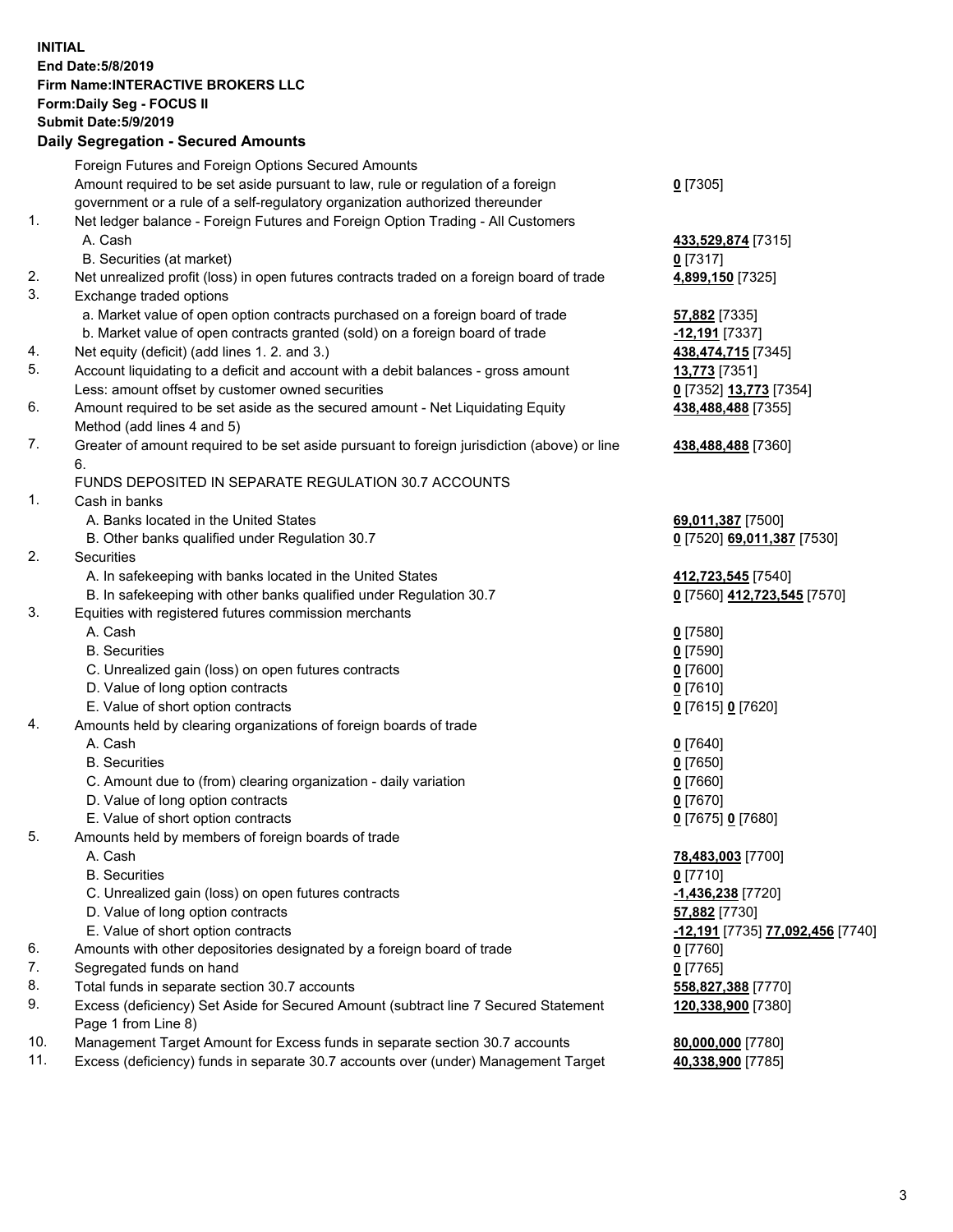| <b>INITIAL</b> |                                                                                      |                                                   |
|----------------|--------------------------------------------------------------------------------------|---------------------------------------------------|
|                | End Date: 5/8/2019                                                                   |                                                   |
|                | Firm Name: INTERACTIVE BROKERS LLC                                                   |                                                   |
|                | Form: Daily Seg - FOCUS II                                                           |                                                   |
|                | <b>Submit Date: 5/9/2019</b>                                                         |                                                   |
|                | Daily Segregation - Segregation Statement                                            |                                                   |
|                |                                                                                      |                                                   |
|                | SEGREGATION REQUIREMENTS(Section 4d(2) of the CEAct)                                 |                                                   |
| 1.             | Net ledger balance                                                                   |                                                   |
|                | A. Cash                                                                              | 3,767,168,489 [7010]                              |
|                | B. Securities (at market)                                                            | $0$ [7020]                                        |
| 2.<br>3.       | Net unrealized profit (loss) in open futures contracts traded on a contract market   | 528,860 [7030]                                    |
|                | Exchange traded options                                                              |                                                   |
|                | A. Add market value of open option contracts purchased on a contract market          | 163,162,343 [7032]                                |
|                | B. Deduct market value of open option contracts granted (sold) on a contract market  | -253,414,798 [7033]                               |
| 4.<br>5.       | Net equity (deficit) (add lines 1, 2 and 3)                                          | 3,677,444,894 [7040]                              |
|                | Accounts liquidating to a deficit and accounts with<br>debit balances - gross amount |                                                   |
|                | Less: amount offset by customer securities                                           | 1,216,130 [7045]                                  |
| 6.             | Amount required to be segregated (add lines 4 and 5)                                 | 0 [7047] 1,216,130 [7050]<br>3,678,661,024 [7060] |
|                | FUNDS IN SEGREGATED ACCOUNTS                                                         |                                                   |
| 7.             | Deposited in segregated funds bank accounts                                          |                                                   |
|                | A. Cash                                                                              | 652,797,726 [7070]                                |
|                | B. Securities representing investments of customers' funds (at market)               | 2,092,907,970 [7080]                              |
|                | C. Securities held for particular customers or option customers in lieu of cash (at  | $0$ [7090]                                        |
|                | market)                                                                              |                                                   |
| 8.             | Margins on deposit with derivatives clearing organizations of contract markets       |                                                   |
|                | A. Cash                                                                              | 3,682,709 [7100]                                  |
|                | B. Securities representing investments of customers' funds (at market)               | 1,253,163,330 [7110]                              |
|                | C. Securities held for particular customers or option customers in lieu of cash (at  | $0$ [7120]                                        |
|                | market)                                                                              |                                                   |
| 9.             | Net settlement from (to) derivatives clearing organizations of contract markets      | -6,317,235 [7130]                                 |
| 10.            | Exchange traded options                                                              |                                                   |
|                | A. Value of open long option contracts                                               | 165,982,932 [7132]                                |
|                | B. Value of open short option contracts                                              | -256,464,084 [7133]                               |
| 11.            | Net equities with other FCMs                                                         |                                                   |
|                | A. Net liquidating equity                                                            | $0$ [7140]                                        |
|                | B. Securities representing investments of customers' funds (at market)               | 0 [7160]                                          |
|                | C. Securities held for particular customers or option customers in lieu of cash (at  | $0$ [7170]                                        |
|                | market)                                                                              |                                                   |
| 12.            | Segregated funds on hand                                                             | $0$ [7150]                                        |
| 13.            | Total amount in segregation (add lines 7 through 12)                                 | 3,905,753,348 [7180]                              |
| 14.            | Excess (deficiency) funds in segregation (subtract line 6 from line 13)              | 227,092,324 [7190]                                |
| 15.            | Management Target Amount for Excess funds in segregation                             | 155,000,000 [7194]                                |
| 16.            | Excess (deficiency) funds in segregation over (under) Management Target Amount       | 72,092,324 [7198]                                 |

Excess